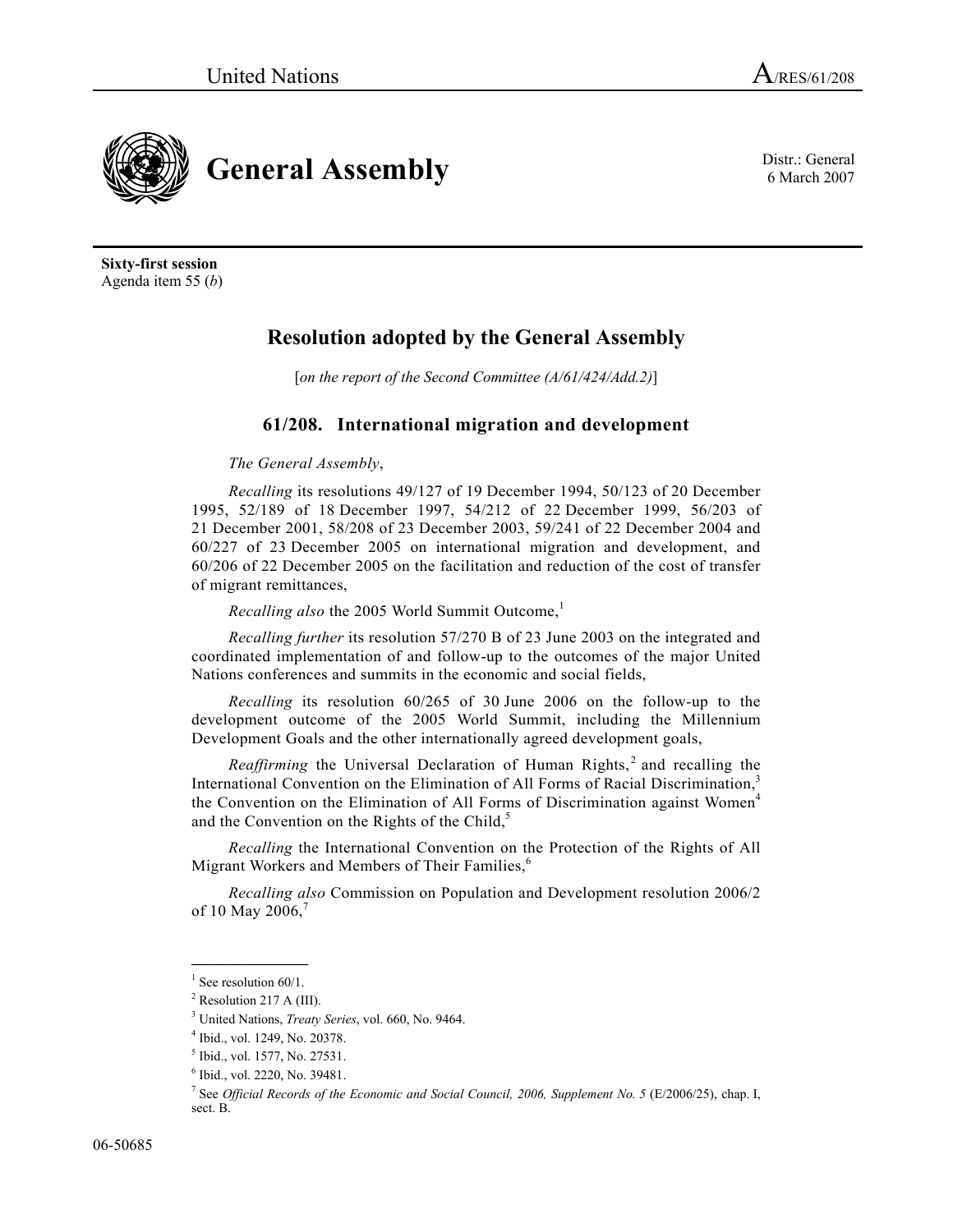*Acknowledging* the important nexus between international migration and development and the need to deal with the challenges and opportunities that migration presents to countries of origin, transit and destination, and recognizing that migration brings benefits as well as challenges to the global community,

*Acknowledging also* the important contribution provided by migrants and migration to development, as well as the complex interrelationship between migration and development,

*Reaffirming* the resolve expressed by Heads of State and Government to take measures to ensure respect for and protection of the human rights of migrants, migrant workers and members of their families,<sup>8</sup>

*Noting* the efforts of Member States, relevant United Nations bodies, organizations, funds and programmes and international and intergovernmental organizations, including the International Organization for Migration, in respect of convening events at the national, regional and international levels with a view to advancing the dialogue on the issue of international migration and development,

*Noting with interest* the offer of the Government of Belgium to convene a state-led initiative, the Global Forum on Migration and Development, in 2007,

1. *Takes note* of the report of the Secretary-General;<sup>9</sup>

 2. *Welcomes* the convening of the High-level Dialogue on International Migration and Development in New York on 14 and 15 September 2006, and the high level and broad participation that provided an opportunity to discuss the multidimensional aspects of international migration and development;

 3. *Takes note* of the summary of the High-level Dialogue by the President of the General Assembly; $10<sup>10</sup>$ 

 4. *Welcomes* the heightened awareness achieved by the High-level Dialogue on the issue, and decides to consider, at its sixty-third session, possible options for appropriate follow-up to the High-level Dialogue;

 5. *Also welcomes* the ongoing efforts of Governments in the area of regional and interregional cooperation and regional consultative processes, where they exist, on migration, and encourages consideration of development dimensions in such processes, towards facilitating the dialogue and the exchange of information and experiences, fostering coordination at the regional and national levels, building common understanding, promoting cooperation, contributing to capacity-building and strengthening partnerships among countries of origin, transit and destination;

 6. *Takes note with interest* of the establishment of the Global Migration Group;

 7. *Calls upon* all relevant bodies, agencies, funds and programmes of the United Nations system and other relevant intergovernmental, regional and subregional organizations, within their respective mandates, to continue to address the issue of international migration and development, with a view to integrating migration issues, including a gender perspective and cultural diversity, in a more coherent way within the broader context of the implementation of internationally

**\_\_\_\_\_\_\_\_\_\_\_\_\_\_\_** 

<sup>&</sup>lt;sup>8</sup> See resolutions 55/2 and 60/1.

 $9$  A/60/871.

 $10$  A/61/515.